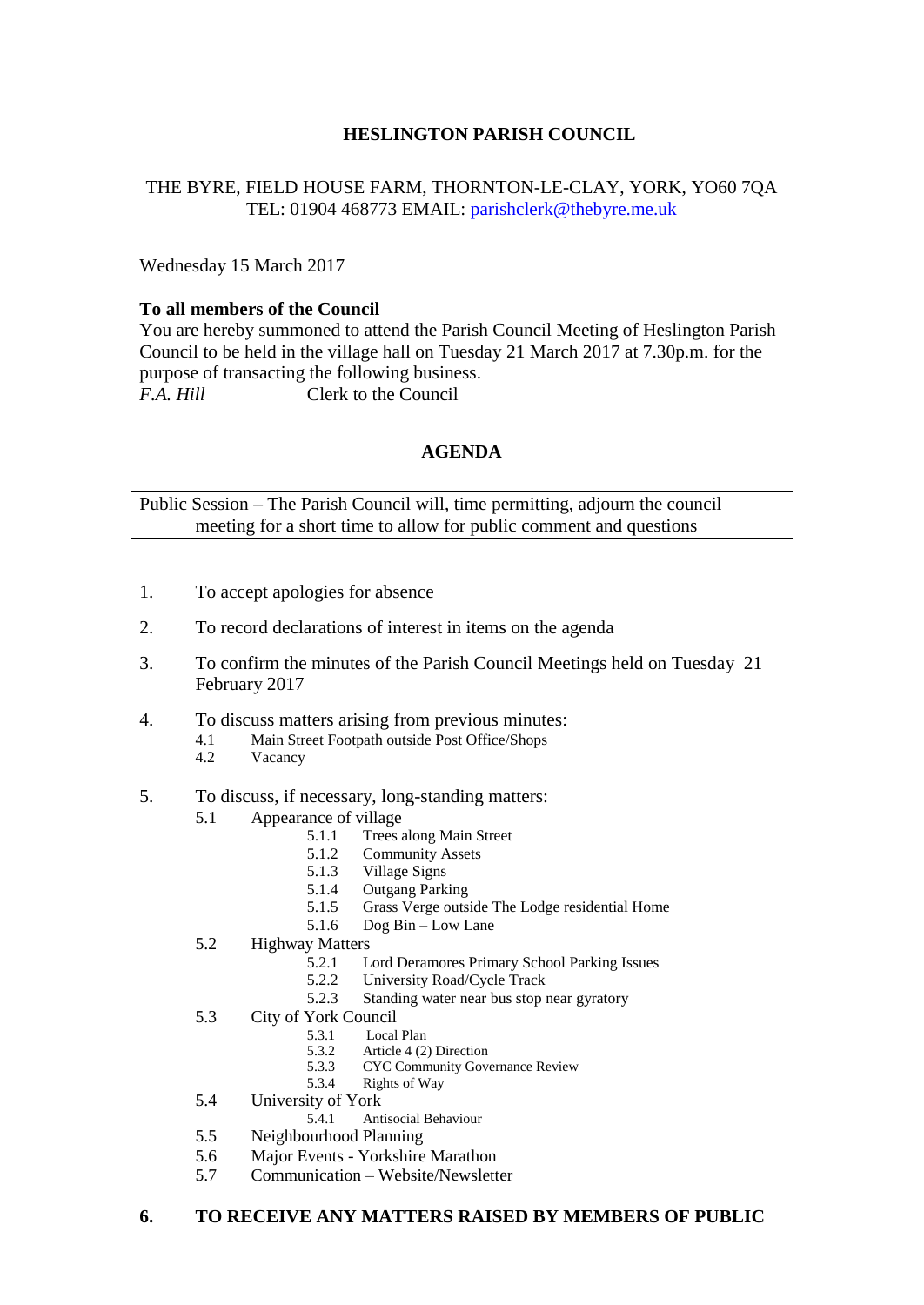- 7. To report and make relevant recommendations on new planning applications:
	- 7.1 17/00431/TCA 5 Main Street
	- 7.2 17/00411/OUT Pool Bridge Farm
	- 7.3 17/00472/TCA University Of York, University Road
	- 7.4 17/00571/TCA The Vicarage, School Lane
- 8. To report planning decisions by City of York Council:
	- 8.1 Up to date list at end of minutes
- 9. To receive reports from representatives of following outside bodies:
	- 9.1 Ward Councillors
	- 9.2 North Yorkshire Police
	- 9.3 Heslington East Community Forum<br>9.4 Good Neighbourhood Forum
	- Good Neighbourhood Forum
	- 9.5 Ouse and Derwent Drainage Board
	- 9.6 Sports Field<br>9.7 York Enviro
	- 9.7 York Environment Forum<br>9.8 Alms Houses
	- Alms Houses
	- 9.9 The Meeting Room
		- 9.9.1 Hearing Loop
	- 9.10 Fulford & Heslington Ward Team Meeting
- 10. To report any new correspondence received by the council:
- 11. To receive matters raised by members:
- 12. To discuss matters raised with/by Parish Clerk/Responsible Financial Officer:
	- 12.1 Bookkeeping records for year ending 31Mar16 to date
	- 12.2 Internal Control Check(s)
	- 12.3 Matters raised with/by Yorkshire Local Councils Association (YLCA)
	- 12.4 Work Place Pensions
	- 12.5 To approve the following invoices for payment:<br>12.5.1 Parish Clerk Salary/Expenses
		- 12.5.1 Parish Clerk 12.5.2 Lengthsman Salary
- 13. To confirm the dates of the future meetings on Tuesdays at 7.30p.m. in the Meeting Room as:

| 18 April 2017   | 16 May 2017      | 20 June 2017      |
|-----------------|------------------|-------------------|
| 18 July 2017    | 15 August 2017   | 19 September 2017 |
| 17 October 2017 | 21 November 2017 | 19 December 2017  |

**CLOSED SESSION – THE PUBLIC/PRESS MAY NOW BE ASKED TO LEAVE THE MEETING**